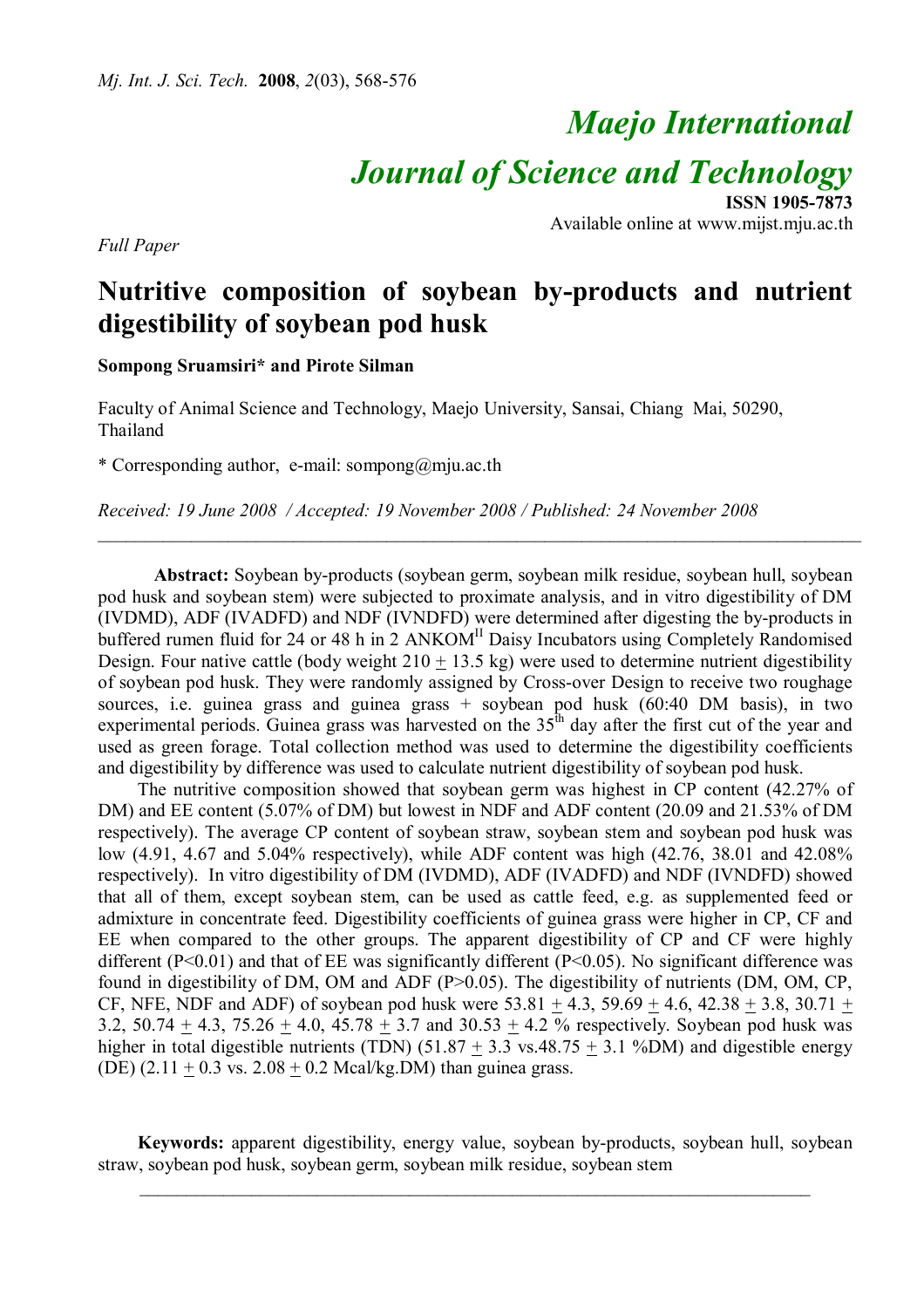# **Introduction**

Soybean is one of the major cash crops in Chiang Mai. The products from soybean were usually used as human food and the by-products as animal feed. The harvesting season occurs between March and May, exactly the same time when green forage is short. In the field, soybean straw and soybean pod husk are usually left behind as waste when the seeds have been mechanically or manually harvested and trashed. Soybean straw is a major by-product which is composed of stem, leaf and pod husk. The nutritive value of soybean straw is higher than rice straw but lower than pod husk [4,6]. Therefore, in the dry season it can be well used as alternative or supplemented roughage for cattle both as dry and treated feed even though the crude protein is lower than general roughage. For untreated soybean straw, the palatability is low because of its relative hard stem.

Soybean hull, soybean germ (embryo) and soybean milk residue are by-products from soybean industry which farmers also use for cattle feed, practically as supplemented feed or admixture in feed concentrate. However, only a few studies reported on the nutritive composition and the digestibility of nutrients of these by-products in native beef cattle. Therefore, this experiment is aimed to provide a database on the nutritive composition of soybean by-products, and also on the nutrient digestibility of soybean pod husk.

#### **Materials and Methods**

### *Nutritive composition*

Soybean hull, soybean germ and soybean milk residue, which are by-products from soybean industry in Chiang Mai province, were collected and sampled for analysis. To obtain a sufficient and uniform sample, each by-product was repeatedly sampled from several bags and mixed thoroughly before randomly taken for analysis. Soybean straw was collected from ten areas in San Sai district, Chiang Mai. Stem and pod husk were separated and samples were mixed throughly prior to analysis of dry matter (DM), crude protein (CP), crude fiber (CF), ether extract (EE), nitrogen free extract (NFE), calcium (Ca), phosphorus (P), and gross energy (GE) according to the methods described in AOAC [1]. The analysis of neutral detergent fibre (NDF) and acid detergent fibre (ADF) was carried out according to Detergent method [17].

## *Digestibility study*

In vitro digestibility

Dried and ground (1mm) samples of soybean by-products (soybean stem, soybean pod husk, soybean hull, soybean germ (embryo) and soybean milk residue)(Figure 1) were analysed for DM, NDF and ADF. In vitro digestibility of DM (IVDMD), NDF (IVNDFD), and ADF (IVADFD) were determined after incubating the samples in buffered rumen fluid for 24 h and 48 h using ANCOM<sup>II</sup> Daisy Incubators (ANKOM Technology, Macedon, NY). The buffer was prepared according to the ANKOM Technology procedure. Rumen fluid was obtained before feeding from 2 fistulated native beef cattle fed with guinea grass + soybean pod husk at 60:40 DM basis (1.5-1.9%BW). The experimental design was a completely randomized design.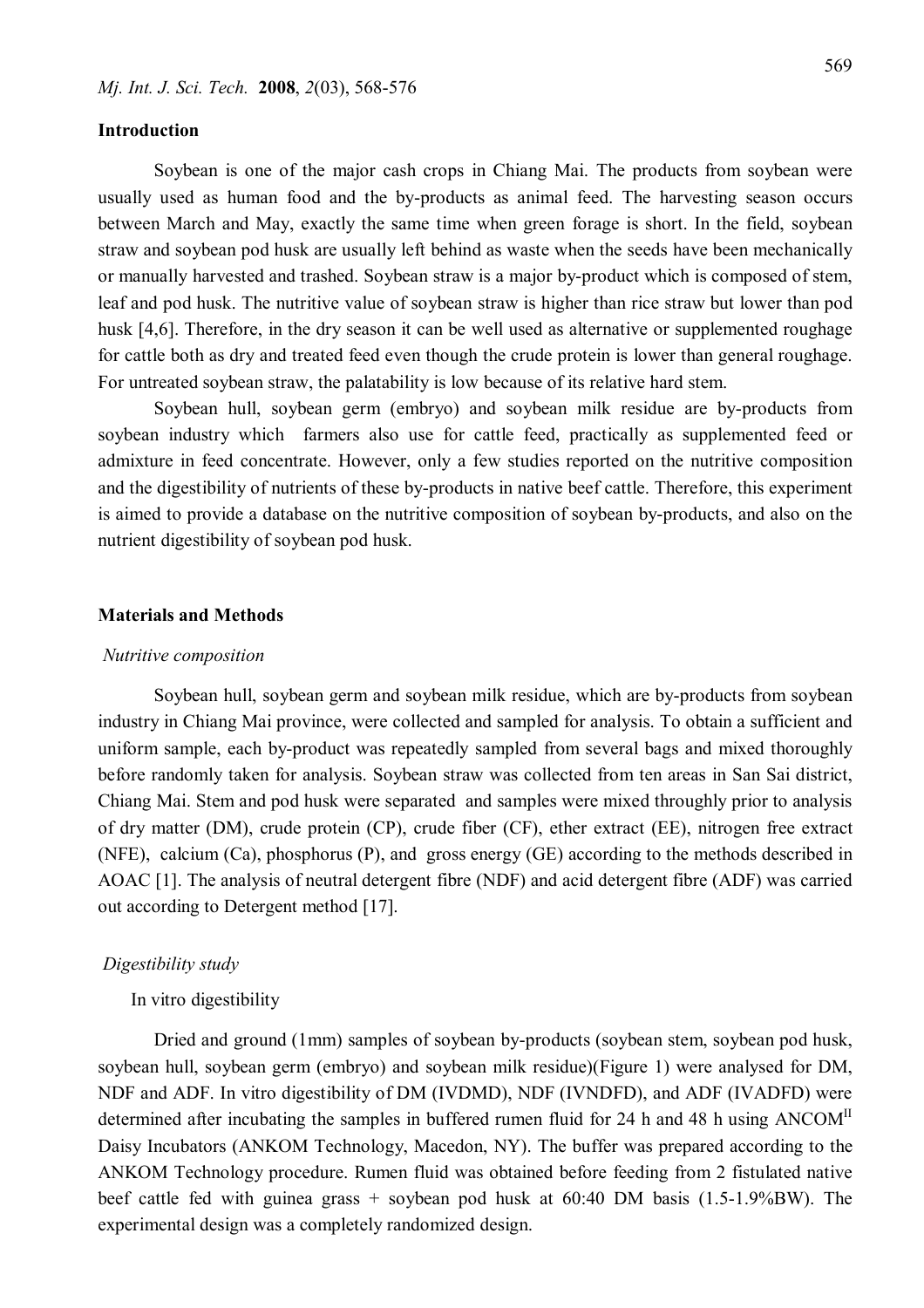Apparent digestibility

Four native beef cattle at three years of age with an average body weight of  $210 + 13.5$  kg were randomly allocated to one of the two dietary treatments in 2 experimental periods according to Cross-over Design. The treatments were (1) guinea grass and (2) guinea grass + soybean pod husk at 60:40 DM basis. The roughage was fed to the animal as single feed twice daily at 1.5- 1.9 % of the body weight (DM basis). Water and mineral blocks were freely available throughout the experimental periods. The experiment was conducted at Maejo University during July to September 2007. Soybean pod husks used in this experiment were collected from ten areas in San Sai district, Chiang Mai, and mixed thoroughly prior to use as experimental diet. Guinea grass (*Panicum maximum*) was harvested from the university farm on the  $35<sup>th</sup>$  day after the first cut of the year. The grass was prepared by chopping to pieces of 2 - 4 cm. long before feeding. Total collection method was assigned for the determination of apparent total tract digestibility of nutrients.

Each digestibility period lasted 21 days with preliminary period taking place in the first 14 days and collection period being in the last 7 days. Feed intake was recorded daily throughout the entire experiment. Roughage DM intake was calculated on DM basis. Feces and leftover feed were collected and used for the calculation of nutrient digestibility. Digestibility by difference was used to calculate nutrient digestibility of soybean pod husk. Total digestible nutrients (TDN) were calculated using the equation: TDN = digestible CP + digestible CF + digestible NFE + digestible EE  $\times$  2.25 [10]. Gross energy of feed and feces were determined using adiabatic bomb calorimetre (IKA calorimetre system C 5000). Digestible energy was then calculated. The data were analysed according to Completely Randomised Design and Cross-over Design [13]. The significant differences between the treatments were analysed based on Duncan' new multiple range test [12].

## **Results and Discussion**

## *Nutritive composition of soybean by-products*

The dry matter content of soybean milk residue was lowest among the soybean by-products. This might be due to the cooking method of the seeds during soybean milk processing. The low average CP content and high NDF and ADF content (Table 1) showed that soybean straw, soybean stem and soybean pod husk are not good roughage sources and should not be used as the main roughage for ruminants. However, their nutritive values are higher than rice straw, which are usually used as roughage in the dry season. To improve the nutritive value of soybean straw and soybean pod husk, chemical treatment with urea (fertiliser grade) or spraying with urea molass solution are also suggested [14,15].

Among all by-products, soybean germ was highest in CP content (42.27% of DM) and EE content (5.07% of DM) but lowest in NDF and ADF content (20.09 and 21.53% of DM respectively). Apparently this is because it is the reserve food for germ growth. As for the nutritive composition of soybean hull in this experiment, especially CP content (12.65%), this was comparable to that reported (11.42%) by Gerngang [3]. In practice, the farmers also use soybean germ and soybean hull as supplemented feed or admixture in feed concentrate even though soybean hull are light, flaky and bulky. Soybean milk residue was relatively high in CP and EE content but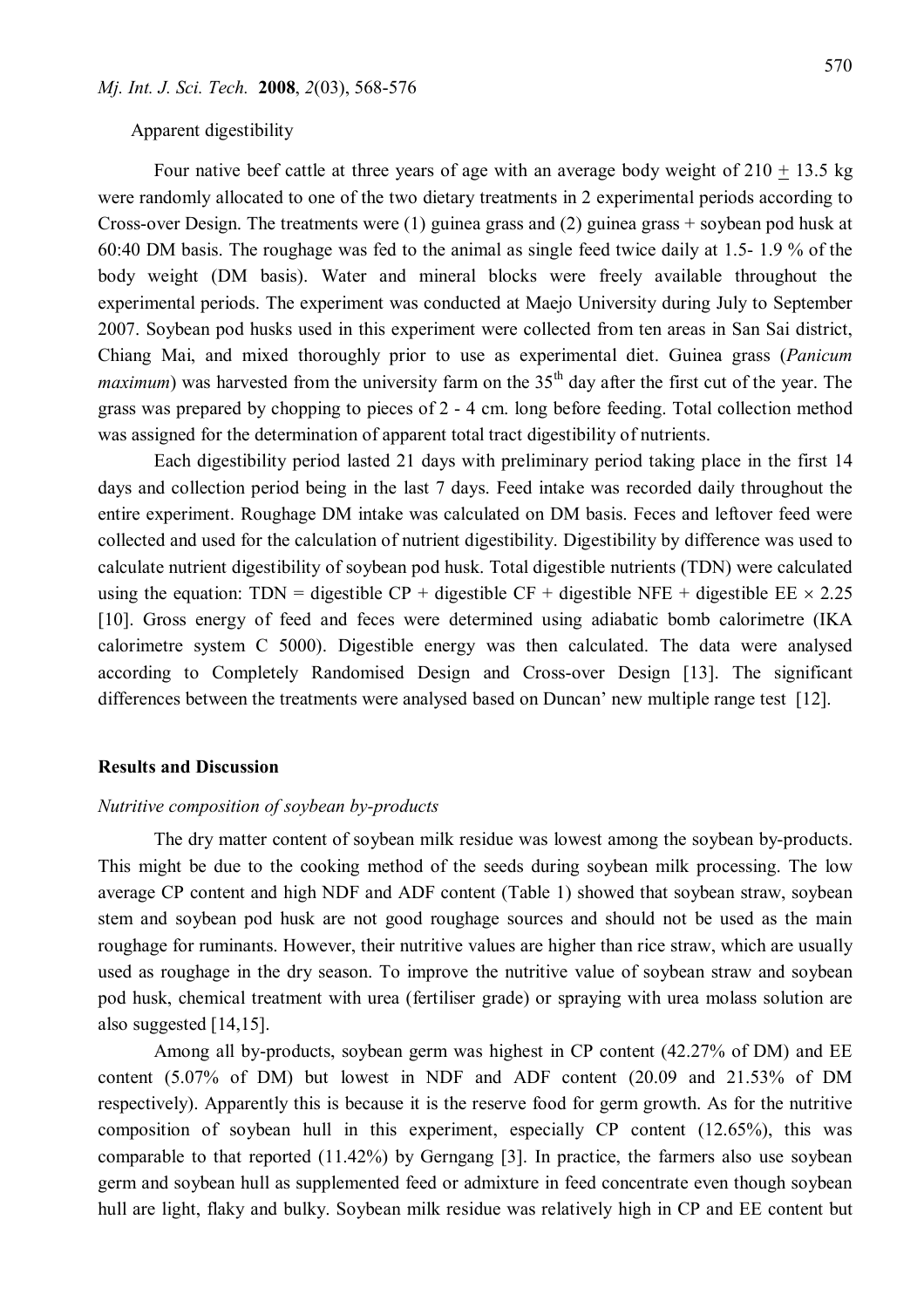low in NDF and ADF content when compared with soybean hull (27.88 vs. 12.65%, 4.98 vs. 2.82%, 30.80 vs. 43.79%, and 23.11 vs. 33.66% respectively). Farmers also use soybean milk residue, the soybean seed by-product which is left after the filtration of soybean milk, as supplemented feed for cattle because it contains relatively high content of protein and energy.



**Figure 1.** By-products from soybean field and soybean industry

| Item                 | DM              | % of DM         |      |            |            | <b>GE</b> |      |             |
|----------------------|-----------------|-----------------|------|------------|------------|-----------|------|-------------|
|                      | $\frac{(0)}{0}$ | $\overline{CP}$ | EE   | <b>NDF</b> | <b>ADF</b> | Ca        | P    | (kcal/g.DM) |
| Soybean straw        | 89.76           | 4.91            | 1.21 | 54.24      | 42.76      | 1.21      | 0.07 | 3.90        |
| Soybean stem         | 93.59           | 4.67            | 1.84 | 56.41      | 38.01      | 0.81      | 0.08 | 3.86        |
| Soybean pod husk     | 91.11           | 5.04            | 1.65 | 60.15      | 42.08      | 1.21      | 0.06 | 3.98        |
| Soybean hull         | 92.37           | 12.65           | 2.82 | 43.79      | 48.66      | 0.55      | 0.18 | 4.22        |
| Soybean milk residue | 59.96           | 27.88           | 4.98 | 30.80      | 23.11      | 0.53      | 0.37 | 4.88        |
| Soybean germ         | 92.19           | 42.27           | 5.07 | 20.09      | 21.53      | 0.22      | 0.70 | 5.14        |

 **Table 1.** Chemical composition of soybean by-products used in the experiment

# *In vitro digestibility of soybean by-products*

Among the soybean by-products, soybean germ was highest in IVDMD and IVADFD values  $(P>0.01)$  at 24 and 48 h, and soybean hull was highest in IVNDFD value  $(P>0.05)$  (Tables 2-3). Unlike the other soybean by-products, soybean stem was lowest in IVDMD value (P $>0.01$ ) at 24 and 48 h. The increase in IVDMD value at 24 and 48 h in soybean by-products, except soybean stem, suggests that these by-products could be used as feed for ruminants. The in vitro digestibility of nutrients (DM, ADF and NDF) increased with incubation time. The in vitro digestibility of ADF (IVADFD) and NDF (IVNDFD) followed the same pattern as that of DM digestibility. The IVADFD values of the by-products were highly different  $(P<0.01)$  while IVNDFD values were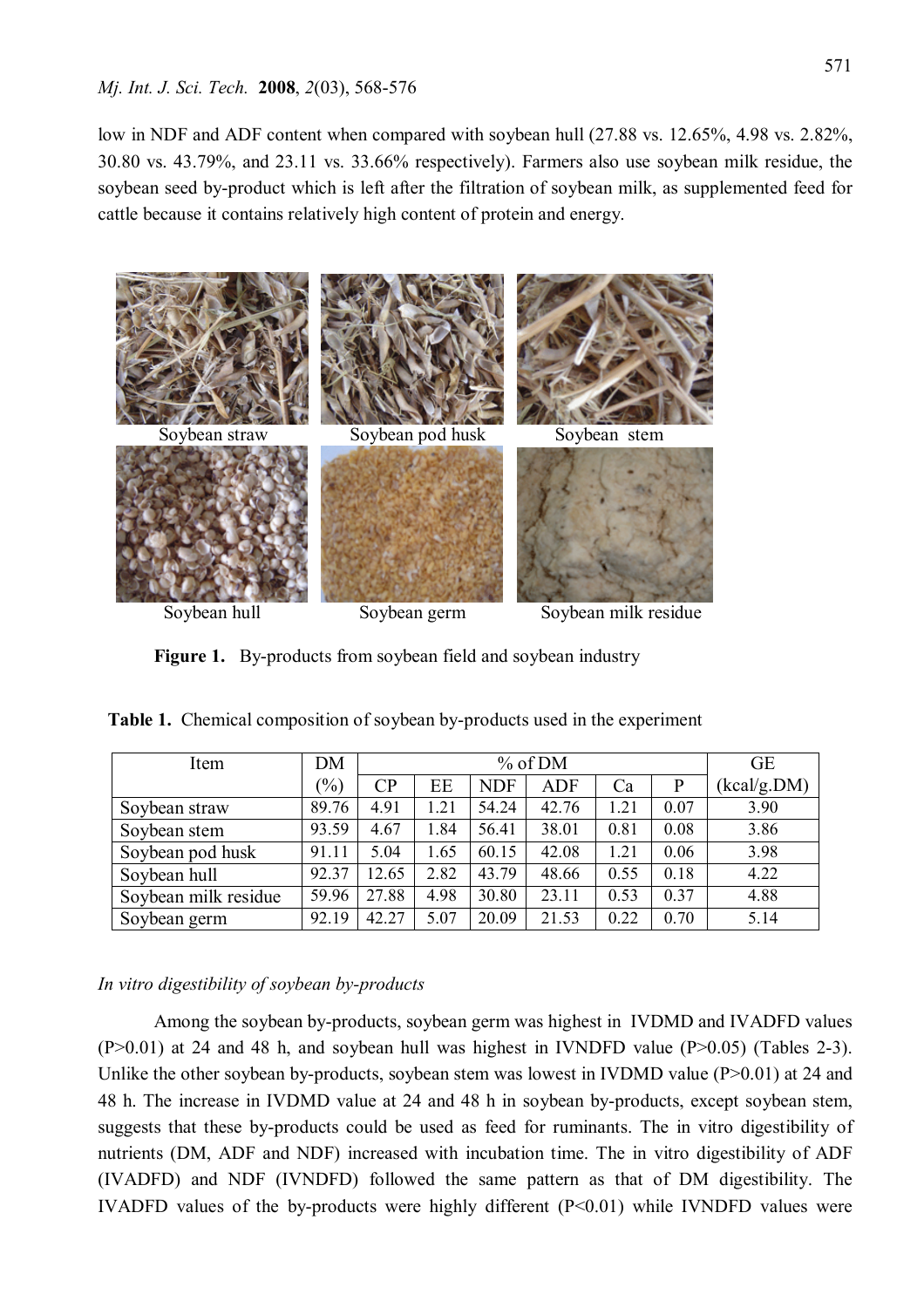significantly different (P<0.05) as influenced by the nutritive composition. Fibre digestibility values (IVADFD and IVNDFD) of soybean stem were not found in this in vitro digestibility experiment. Thus, soybean stem is not recommended for ruminant feeding.

| Item                 | $IVDMD**$        | $IVADFD**$          | IVNDFD*         |
|----------------------|------------------|---------------------|-----------------|
| Soybean germ         | 46.83 $^{\rm A}$ | $27.79^{A}$         | $9.74^{\circ}$  |
| Soybean milk residue | $24.77^{\rm B}$  | 8 1 2 <sup>15</sup> | $6.62^{BC}$     |
| Soybean hull         | $26.11^{\circ}$  | $9.04^{\circ}$      | $13.16^{\rm A}$ |
| Soybean pod husk     | $27.03^{\rm B}$  | 0.50                | 6.75 BC         |
| Soybean stem         |                  |                     |                 |

**Table 2.** In vitro DM and fibre digestibility (%) of soybean by-products at 24 h

\* Means with different superscripts differ significantly  $(P<0.05)$ .

\*\* Means with different superscripts differ highly (P<0.01).

**Table 3.** In vitro DM and fibre digestibility (%) of soybean by-products at 48 h

| Item                 | $IVDMD**$          | IVADFD**          | IVNDFD*         |
|----------------------|--------------------|-------------------|-----------------|
| Soybean germ         | $68.95^{\text{A}}$ | $58.01^{\rm A}$   | $58.59^{A}$     |
| Soybean milk residue | $57.03^{\rm B}$    | $38.07^{B}$       | $29.75^{\circ}$ |
| Soybean hull         | $52.89^{\rm B}$    | $31.71^{\rm B}$   | $38.85^{B}$     |
| Soybean pod husk     | 15 N7Y             | 8.70 <sup>t</sup> | 28.71           |
| Soybean stem         |                    | -                 |                 |

 $*$  Means with different superscripts differ significantly ( $P \le 0.05$ ).

\*\* Means with different superscripts differ highly (P<0.01).

# *Apparent digestibility of nutrients*

The data from the nutritive composition (Table 4) show that guinea grass cut on the  $35<sup>th</sup>$  day (after the first cut of the year) had a higher nutritive value than soybean pod husk, especially CP, EE, NDF and ADF (10.12 vs. 5.11%, 2.98 vs. 1.79%, 68.82 vs. 58.64%, and 49.64 vs. 41.09% respectively). The crude protein content of soybean pod husk in this experiment was similar to that reported by Cheva-Isarakul et al. [2] and Sruamsiri et al. [16], but was lower than the value reported by Sanitwong et al. [11]. The difference might be attributed to variation in cultivar, cultivation area, water supply and management during their growth, as well as the amount of contained stem or branch particles.

 **Table 4**. Nutritive composition of guinea grass and soybean pod husk

| ltem             | DM    | % of DM      |                                                                   |      |            | GЕ         |            |             |
|------------------|-------|--------------|-------------------------------------------------------------------|------|------------|------------|------------|-------------|
|                  |       | $\mathbf{D}$ | $\mathbin{{}^\sim}\mathrel{{}\mathrel{{}^\sim}}\mathrel{{}^\sim}$ | EE   | <b>NFE</b> | <b>NDF</b> | ADF        | (kcal/g.DM) |
| Guinea grass     |       | 10.12        | 32.68                                                             | 2.98 | 42.70      | 68.82      | 49.64      | 3.94        |
| Soybean pod husk | 89.96 |              | 35.07                                                             | .79  | 50.62      | 58.64      | -09<br>-41 | 3.99        |

It was observed that cattle fed with guinea grass + soybean pod husk consumed slightly lower dry matter than the guinea grass-fed group (3.72 vs. 4.15 kg/h/d which is equal to 1.76 vs. 1.89%BW respectively). This might be due to physical characteristic of soybean pod husk which is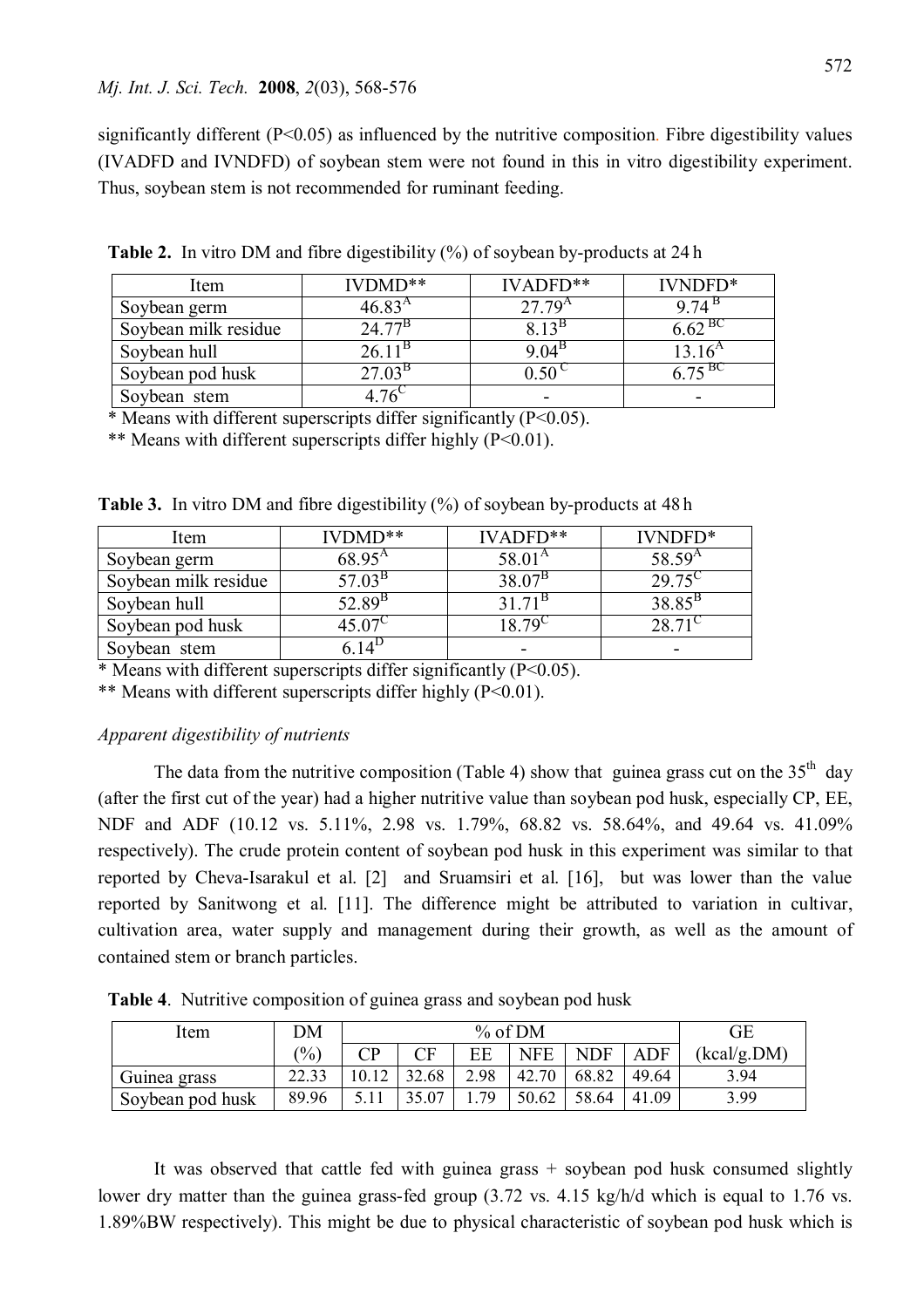bulky and provides less nutrients, especially nitrogen for microbial growth and activities in the rumen. The negative effect of the group fed with guinea grass + soybean pod husk was thus due to the nutritive value of the pod husk, which was low in CP but high in CF content. The result from this experiment agrees with that of Oldham [9], who found that increasing CP content of the diet tended to increase dry matter intake.

Table 5 shows that the digestibility values of CP, CF and EE in cattle fed with guinea grass were higher than those of guinea grass + soybean pod husk group. The apparent digestibility values of CP and CF were highly different  $(P<0.01)$  while the digestibility value of EE was significantly different (P<0.05). The result agrees with that of Hoover [5], who reported that fibre digestibility of the diet decreased with increasing fibre intake, and that of Van Soest [18], who found that nutrient digestibility decreased with increased fibre intake. Guinea grass was lower in digestibility of DM, OM, NFE, NDF and ADF than guinea + soybean pod husk. The apparent digestibility of NFE and NDF were highly different (P<0.01). No significant difference was found on the apparent digestibility of DM, OM and ADF (P>0.05). The positive effect of digestibility of DM, OM, NFE, NDF and ADF in the group fed with guinea + soybean pod husk was due to the pod husk being lower in cell wall and lignin content (ADF) than guinea grass. Lignin is an undigestible cell wall component in plant and feedstuff, thus tending to limit nutrient digestibility especially of carbohydrate components [7,8].

|            | Apparent digestibility $(\%)$ |                                   |  |  |  |
|------------|-------------------------------|-----------------------------------|--|--|--|
| Nutrient   | Guinea grass                  | Guinea grass $+$ Soybean pod husk |  |  |  |
|            |                               | (60:40)                           |  |  |  |
| DM         | $52.21 \pm 4.8$               | $53.28 \pm 5.1$                   |  |  |  |
| OM         | $51.83 \pm 4.2$               | $53.29 \pm 4.8$                   |  |  |  |
| $CP**$     | 62.99 <sup>A</sup> $\pm$ 2.4  | $57.19^{B} \pm 2.2$               |  |  |  |
| $CF**$     | $40.88^{A} \pm 4.2$           | $33.26^{B} \pm 4.8$               |  |  |  |
| $EE*$      | $68.22^{\text{A}} \pm 3.2$    | $55.32^{B} \pm 2.4$               |  |  |  |
| NFE**      | $46.55^{B} \pm 4.2$           | $65.48 \frac{A}{4} \pm 3.3$       |  |  |  |
| $NDF**$    | $41.42^{\text{B}} \pm 4.4$    | $48.43^{A} \pm 4.1$               |  |  |  |
| <b>ADF</b> | $38.16 \pm 3.8$               | $39.53 \pm 4.6$                   |  |  |  |

**Table 5.** Apparent digestibility of guinea grass and guinea grass + soybean pod husk (60:40)

 $*$  Means with different superscripts differ significantly (P<0.05).

\*\* Means with different superscripts differ highly (P<0.01).

The results of nutrient digestibility of soybean pod husk calculated by different methods showed that it was high in digestibility of DM, OM, NFE and NDF, but low in that of CP, CF and ADF (Table 6). Calculated TDN from the equation showed that soybean pod husk was higher in the average value of TDN than guinea grass  $(51.87 \pm 3.3 \text{ vs. } 48.75 \pm 3.1\%)$ . The digestible energy (DE) content of soybean pod husk in native cattle was  $2.11 + 0.42$  Mcal/kg DM (Table 7).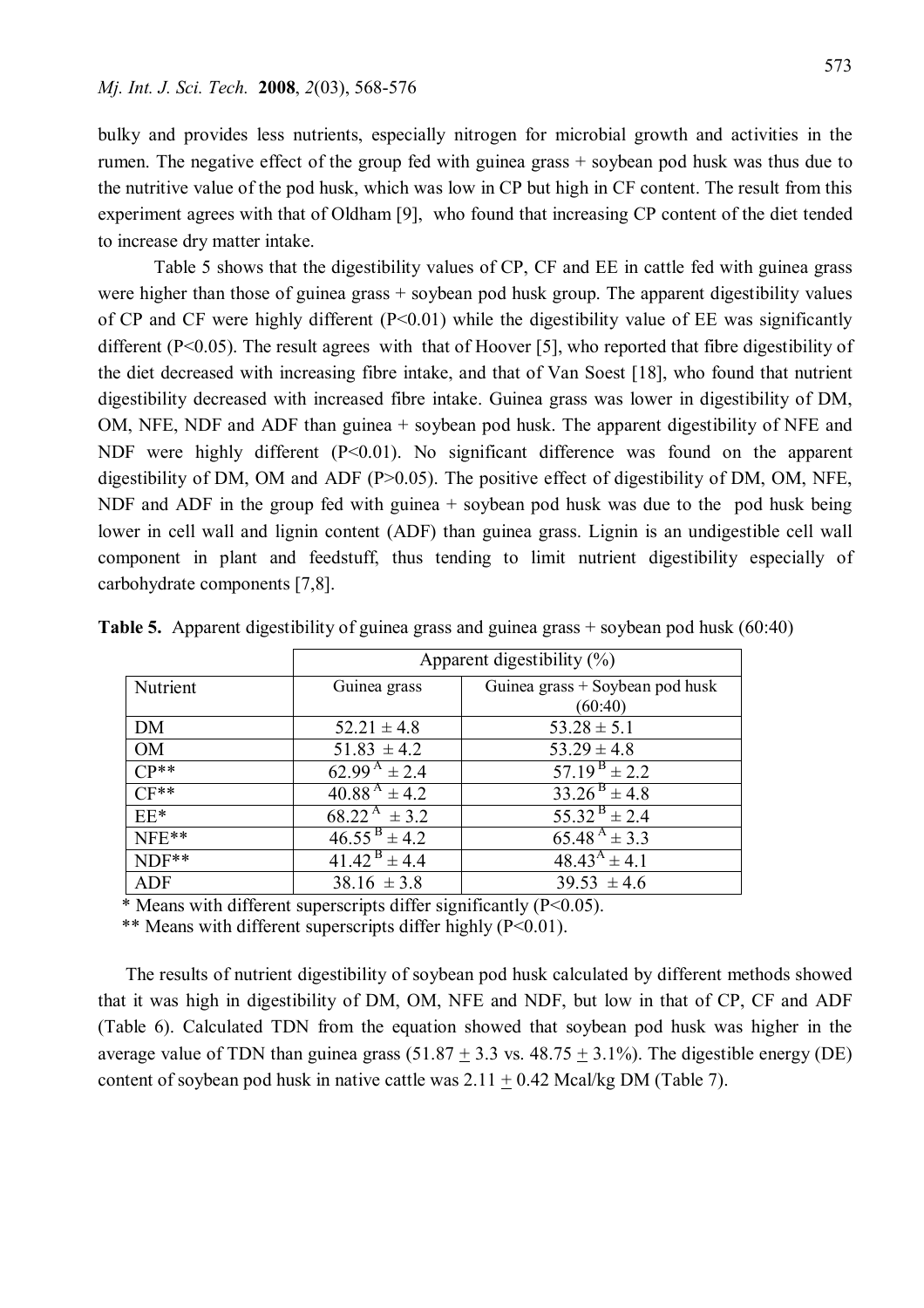## *Mj. Int. J. Sci. Tech.* **2008**, *2*(03), 568-576

| Nutrient   | Apparent digestibility, % |  |  |  |  |
|------------|---------------------------|--|--|--|--|
| DM         | $53.81 \pm 4.3$           |  |  |  |  |
| <b>OM</b>  | $59.69 \pm 4.6$           |  |  |  |  |
| CP         | $42.38 \pm 3.8$           |  |  |  |  |
| CF         | $30.71 \pm 3.2$           |  |  |  |  |
| EE         | $50.74 \pm 4.3$           |  |  |  |  |
| <b>NFE</b> | $75.26 \pm 4.0$           |  |  |  |  |
| <b>NDF</b> | $45.78 \pm 3.7$           |  |  |  |  |
| ADF        | $30.53 \pm 4.2$           |  |  |  |  |

 **Table 6.** Apparent digestibility of nutrients in soybean pod husk

**Table 7.** Total digestible nutrients (TDN) and digestible energy (DE) of guinea grass and soybean pod husk

| Item             | TDN $(\%$ of DM) | DE (Meal / kg DM) |
|------------------|------------------|-------------------|
| Guinea grass     | $48.75 + 3.1$    | $2.08 + 0.3$      |
| Soybean pod husk | $51.87 + 3.3$    | $2.11 + 0.4$      |

## **Conclusions**

The nutritive composition analysis of soybean by-products showed that those from the field, i.e. soybean straw, soybean pod husk and soybean stem, were low in CP and high in CF and ADF content, while by-products from soybean industry, i.e. soybean germ, soybean milk residue and soybean hull, were high in CP but low in NDF and ADF. In vitro digestibility of DM (IVDMD), ADF (IVADFD) and NDF (IVNDFD) showed that all of them, except soybean stem, can be used as cattle feed in the form of supplemented feed or admixture in feed concentrate (soybean hull, soybean germ and soybean milk residue), or supplemented roughage (soybean pod husk and soybean straw).

The digestibility coefficients of DM, OM, CP, CF, NFE, NDF, and ADF of guinea grass were  $52.21 \pm 4.8$ ,  $51.83 \pm 4.2$ ,  $62.99 \pm 2.4$ ,  $40.88 \pm 4.2$ ,  $68.22 \pm 3.2$ ,  $46.55 \pm 4.2$ ,  $41.42 \pm 4.4$ , and  $38.16 \pm 3.8\%$  respectively. Calculation by different methods showed that guinea grass was high in digestibility of CP and EE but low in NDF and ADF. The digestibility coefficients of DM, OM, CP, CF, NFE, NDF, and ADF of soybean pod husk were  $53.81 \pm 4.3$ ,  $59.69 \pm 4.6$ ,  $42.38 \pm 3.8$ ,  $30.71 \pm 1.6$ 3.2, 50.74  $\pm$  4.3, 75.26  $\pm$  4.0, 45.78  $\pm$  3.7, and 30.53  $\pm$  4.2% respectively. Soybean pod husk was high TDN and DE content when compared to guinea grass (51.87  $\pm$  3.3 vs. 48.75  $\pm$  3.1% and 2.11  $\pm$ 0.4 vs.  $2.08 \pm 0.3$  Mcal/kg DM respectively).

## **Acknowledgement**

This study was supported by a grant from "Establishment of Feeding Standard of Beef Cattle and Feedstuff Database for Indochinese peninsula research fund" of Japan International Research Centre for Agricultural Sciences.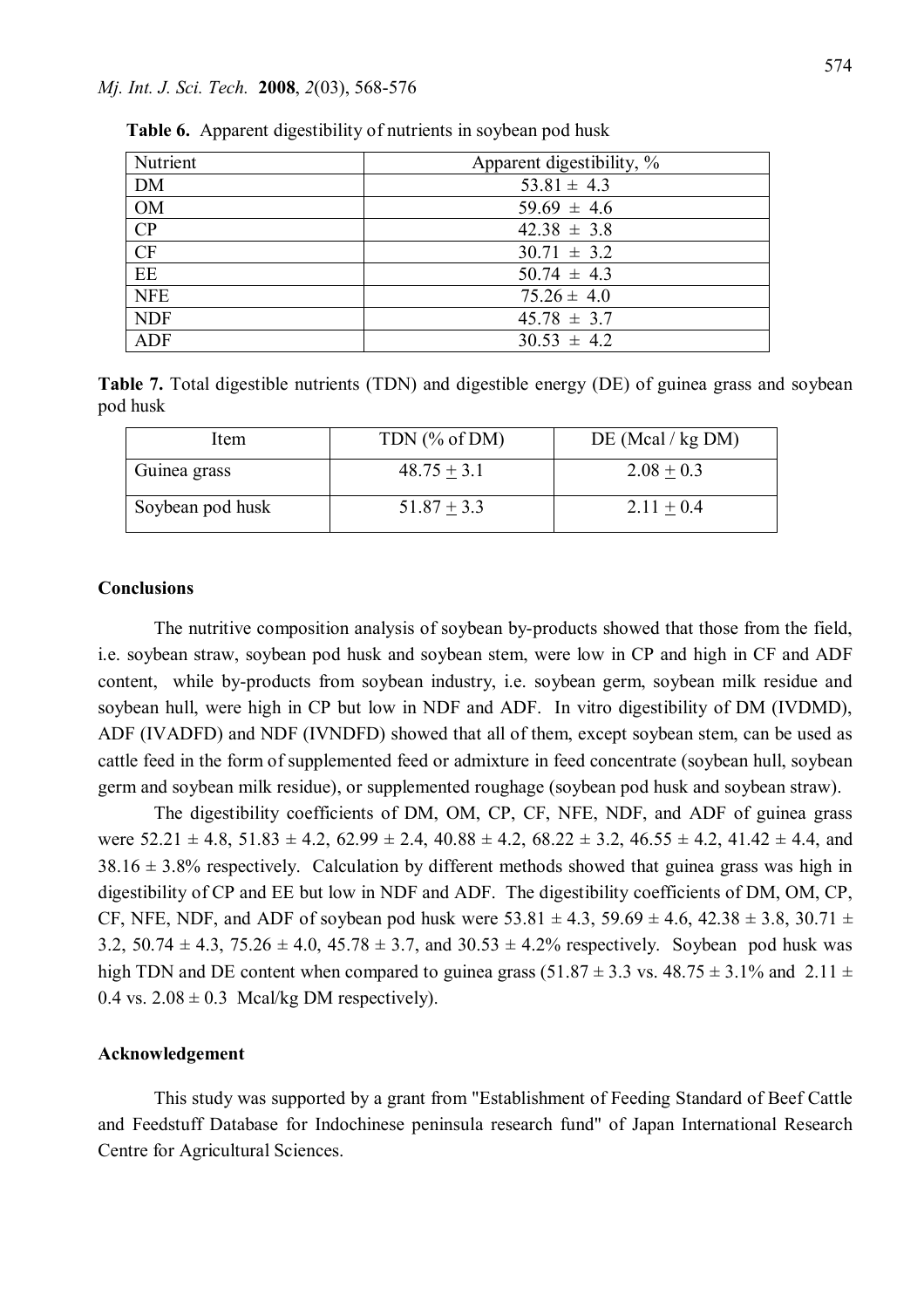## **References**

- 1. AOAC, "Official Methods of Analysis", 16<sup>th</sup> Ed., Association of Official Analysis Chemists, Gaithergurg, **1998**.
- 2. B. Cheva-Isarakul, I. Poupaisarn, B. Cheva-Isarakul, and S. Promma, "Digesbility and calculated net energy of soybean pod husk in cows and sheep", Proceedings of the Symposium in Animal Science Conference", Chiang Mai University, Chiang Mai, **1999**, pp.141-150.
- 3. S. Gerngang, "Use of soybean hulls as dairy feed", *Master Thesis*, **2003**, Chiang Mai University, Thailand.
- 4. B. S. Gupta, D. E. Johnson, F. C. Hinds, and M. C. Minor, "Forage potential of soybean straw", *Agronomy J.*, **1973**, *65*, 538-541.
- 5. W. H. Hoover, "Chemical factors involved in ruminal fiber digestion", *J. Dairy. Sci.* **1986**, *69*, 2755-2766.
- 6. D. L. Krieder, P. Chaisatanayute, L. Shields, and D. T. Stallcup, "Proximate analysis and digestibility of soybean refuse", *J. Anim. Sci.*, **1979**, *49* (supplement), 75(abstract).
- 7. T. Klopfenstein and F. G. Owen. "Value and potential use of crop residues and by-products in dairy rations", *J. Dairy. Sci*., **1981**, *64*, 1250-1268.
- 8. P. McDonald, R. A. Edwards, J. F. D. Greenhalgh, and C. A. Morgan, "Animal Nutrition", 6<sup>th</sup> Ed., Longman Scientific and Technical, New York, **2002**.
- 9. J. D. Oldham, "Protein-energy interrelationships in dairy cows", *J. Dairy. Sci.*, **1984**, *67*, 1090- 1097.
- 10. W. G. Pond, D. C. Church, and K. R. Pond, "Basic Animal Nutrition and Feeding",  $4<sup>th</sup> Ed.$ John Wiley & Sons, New York, **1995**.
- 11. C. Sanitwong, O. Naksakul, and S. Intalit, "Utilization of soybean pod husk as feed supplement for milking cow in dry season", Proceedings of the Symposium in Animal Science Conference, Chiang Mai University, Chiang Mai, **1997**, pp.241-250.
- 12. SAS, "Statistical Analysis System User Guide", 4<sup>th</sup> Ed., Version 6, SAS Institute Ins., Carry, N.C., **1994**.
- 13. R. G. D. Steel and J. H. Torrie, "Principles and Procedures of Statistics", 2<sup>nd</sup> Ed., McGraw-Hill, New York, **1980**.
- 14. A. Siri, P. Niumsup, P. Seetakoses, and S. Sruamsiri, "Study on the ration of soybean straw in urea treatment on performance of cattle", *J. Agric. Res. Extension*, **1994**, *11*, 68-75.
- 15. S. Sruamsiri, P. Seetakoses, P. Niumsup, and A. Siri, "The use of soybean straw as roughage source for dairy replacement heifer", *J. Agric.*, **1994**, *10*, 148-157.
- 16. S. Sruamsiri, "The use of soybean pod husk as supplemented roughage in calf's ration", "Proceedings of the Symposium in Animal Science Conference", Chiang Mai University, Chiang Mai, **1999**, pp.163-174.
- 17. P. J. Van Soest, J. B. Robertson, and B. A. Lewis, "Methods of dietary fiber, neutral detergent fiber and nonstarch polysaccharides in relation to animal nutrition", *J. Dairy. Sci.*, **1991**, *74*, 3583-3597.